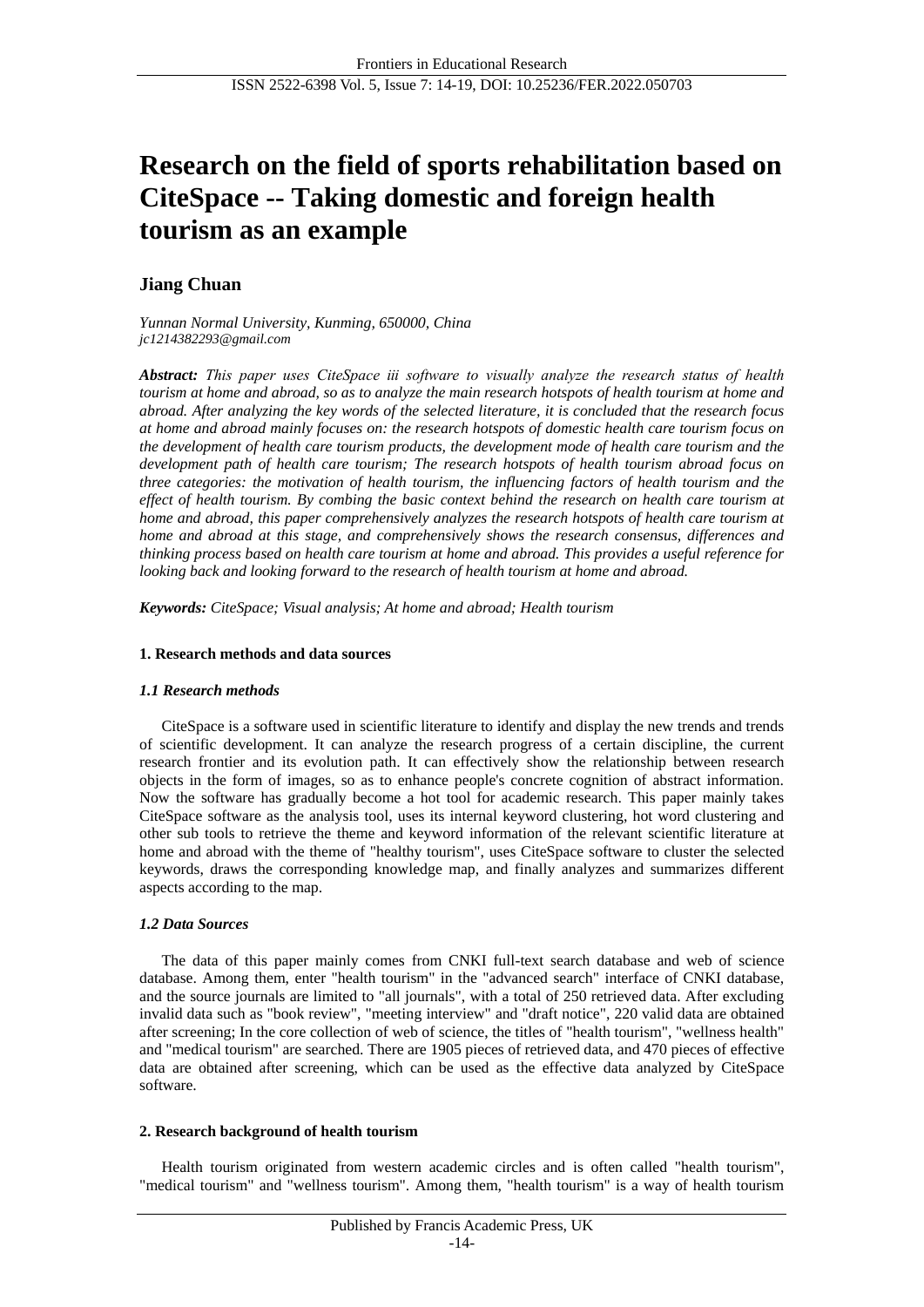formed after the emergence of hot spring tourist resorts in the 14th century, "medical tourism" is a trend caused by the European upper class in the 18th century, "health tourism" is a way of health tourism in North America at the end of the 20th century. Therefore, the academic circles have set off a research upsurge on health tourism. Through the title search of "health tourism", "wellness health" and "medical tourism" on the web of science, according to the publication time, it can be found that after the 1980s, the research on health tourism has gradually increased, especially since 2015, health tourism has also shown the trend of public life preference, which has led to a significant increase in research. The concept of health care is not imported. The concept of health care has appeared in Chinese traditional medicine for a long time. At the same time, through the literature search with the title of "health tourism" on CNKI, through the statistics and analysis of the literature data, it can be found that since 2016, since the National Tourism Administration issued the national health tourism demonstration base, the domestic research on health tourism has increased day by day, mostly relying on the excellent natural environment to develop the products of health tourism Type and path.

#### **3. Development process of the concept of health tourism**

The concept of health care is not imported. The concept of health care has appeared in Chinese traditional medicine for a long time. Cong Li et al. (2016) believe that "health care" is the general term of activities and processes to maintain, maintain and restore physical and mental health, with two characteristics of regulating the body and pleasant spirit. After the integration of health care elements and tourism, a health care tourism with both physical health and spiritual pleasure has gradually formed. Health tourism originated in western academic circles. After the emergence of hot spring tourist resorts in the 14th century, "health tourism" has become a way of health tourism; "Medical tourism" is a trend caused by the upper class of Europe in the 18th century. "Health tourism" is a way of health tourism rising in North America at the end of the 20th century. Since then, it has gradually attracted a large number of scholars' research on health tourism. Mueller (2001), P. Carrera. (2006), Voigt, Brown. (2011) and others believe that health tourism refers to the sum of all phenomena and relationships caused by people's travel and temporary stay to maintain, restore and improve their health. The Canadian Tourism Commission believes that health tourism is the combination of consumers' needs for physical health and spiritual pleasure with tourism products such as leisure and entertainment. Goodrich J N, Goodrich g E. (1987) defined medical tourism as a tourism destination, which is attracted by a series of health services different from those provided in traditional tourism. These health services include physical examination, acupuncture, transcranial injection and special treatment for various diseases (such as arthritis) by doctors and nurses in the hotel.

Johnston (2010), lunt (2010), lunt n., Horsfall D g. (2016), P.H. Keckley (2019) and others believe that medical tourism refers to the process of tourists leaving home to receive treatment or care abroad or other places in China. These treatment or care include: beauty and dental surgery; Aerobic exercise, plastic surgery and weight loss surgery, in vitro fertilization, and organ and tissue transplantation. Hawaii Health Tourism Organization believes that health tourism is a tourism activity based on the pursuit of coordinated development of body, emotion, spirit, soul and joy. Robyn Bushell and Pauline J. Sheldon (2009) stressed that health tourism, as a way of travel, has the characteristics of integrity. It includes the overall needs for physical health, beauty, longevity, enhancing self-awareness and spiritual vigilance, and is connected with community, nature and mystery.

With the rising proportion of sub-health population and aging population and the change of people's lifestyle, the research on health tourism has gradually attracted the attention of domestic scholars under the background of great health and tourism. Liu Liqin (2004) mentioned the word "Kang Yang" in tourism research earlier, but did not explain it in detail; At present, the definition of health tourism in China can be divided into three categories. One is the product theory, which believes that health tourism is the product of the new era. Liu Qingyu and Mi Ning (2016) believe that health tourism is essentially a "tourism plus" strategy. Tourism plus forests, hot springs, health preservation, etc. play a strong driving force and integration in the process of tourism development, and can give birth to a new business form of tourism development. The second is the purpose, which emphasizes that health tourism is an activity for the purpose of rehabilitation, health preservation and pension. Xie Wencai, Li Xingming and others (2018) believe that health tourism is the sum of various tourism activities based on good natural ecological environment and health care and other medical equipment, aiming at leisure and vacation, health care, ecological recuperation, self-cultivation and medical care, and finally achieving the double-layer improvement of body, mind and spirit; Wang Zhao (2009) believes that health tourism is health tourism and health tourism. It is a tourism activity based on good natural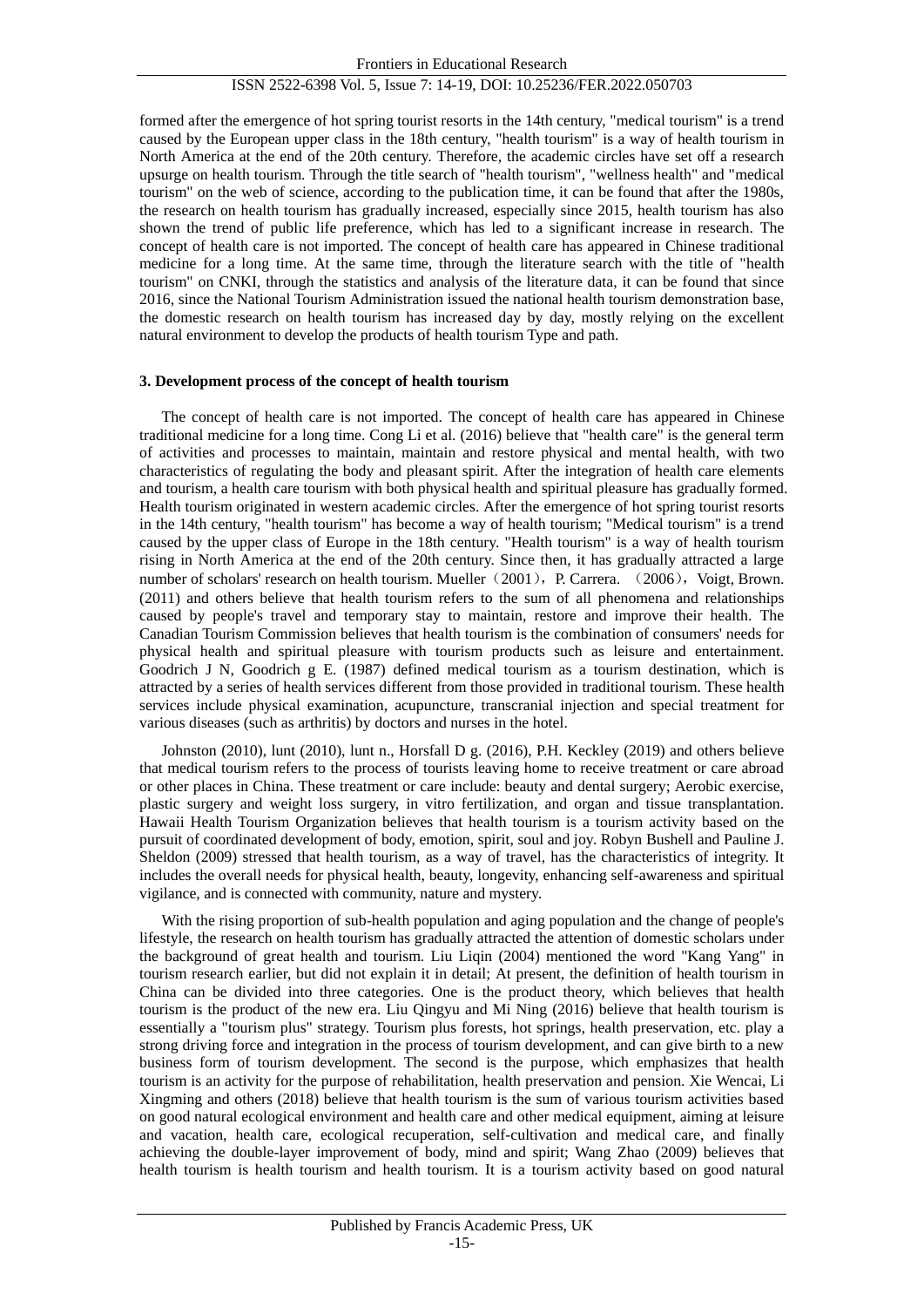ecological environment, humanistic environment and medical facilities, combined with visits, tours, health preservation, entertainment and other forms, in order to eliminate diseases and prolong life, strengthen body, take good care of body and nature, and heal and rehabilitate. The third is the system theory, which comprehensively considers all factors related to health tourism, such as environment and facilities, from a systematic perspective. Ren Xuanyu (2016) believes that health tourism is a special vacation tourism that relies on good material and climate conditions to enable tourists to obtain physical and mental health, enhance happiness and meet the needs of consumers for health and leisure in the form of tourism, so as to achieve happiness and pleasure; The national healthy tourism demonstration base (LB / t051-2016) defines healthy tourism as the sum of various tourism activities that enable people to achieve natural harmony in body, mind and spirit through various means such as beauty and fitness, nutritious diet, self-cultivation and caring for the environment. This paper holds that health tourism is the sum of various tourism activities based on good ecological and natural conditions, health and sports resources and medical facilities, combined with various forms of viewing, leisure, health and recuperation, so as to improve the physical and mental health level and happiness of tourists. To sum up, this study believes that health tourism is a new tourism mode produced in the process of tourism development, which mainly has two elements: (1) health tourism should be based on good natural ecological conditions, health resources and medical facilities. (2) The function of health tourism is to restore or improve the physical and mental health of tourists.

#### **4. Analysis on research hotspots of health tourism at home and abroad**

This study analyzes the keywords of domestic and foreign literature, explores and analyzes the research hotspots related to health tourism, and obtains the co-occurrence map of health tourism keywords, as shown in the figure. The proportion of keywords can be seen from the size of specific nodes, and the affinity between keywords can be determined by the connection between nodes.

#### *4.1 Analysis on research hotspots of domestic health tourism*

It can be seen from the figure that the key words around health tourism include forest health tourism, global tourism, health tourism, rural tourism, development path, tourism resort and product development. Combined with the specific contents of the literature, this paper believes that the research hotspots of domestic health tourism focus on three categories: Health Tourism product development, health tourism development mode and health tourism development path.

#### *4.1.1 Development of health tourism products*

Health care tourism destinations make more use of their rich health care tourism resources to develop health care tourism products to attract health care tourists and produce multiple economic, social, cultural and ecological benefits. Firstly, some scholars designed the evaluation index system of health tourism resources. For example, the evaluation index system of forest health tourism constructed by Li Jiren and Xu Dong (2018) includes three levels: forest health resource value, forest health environment value and development and construction value; Li Yan et al. (2018) divided the comprehensive evaluation index layer of health care tourism resources into three aspects: health care tourism resource factors, health care resource development factors and health care tourism service factors; Shi Wenwen and Zhang Xin (2018) believe that the evaluation of health tourism resources in nature reserves is mainly based on their own conditions, environmental conditions and development conditions. Based on the evaluation index system of health care tourism resources, some scholars have designed the development system of health care tourism products. For example, Bao Lanping (2019) created a forest health tourism product system from four aspects: resources, creativity, consumer and industrial integration; From the perspective of tourism market transformation, Yang Hongbo (2018) proposed measures to develop and improve Yunnan hot spring health tourism products; Bai Yijuan (2018) believed that in the context of the the Belt and Road, the Manchu people should improve the development of medical tourism products by condensing their national characteristics, innovating tourism products, coordinating the development of the government and expanding consumption space.

## *4.1.2 Development model of health tourism*

Under the development background of global tourism, rural tourism, eco-tourism and cultural tourism, scholars divide health tourism into various types. The generally accepted development modes include forest health tourism, hot spring health tourism, rural health tourism, cultural health tourism and medical health tourism. Among them, the development model of forest health tourism has been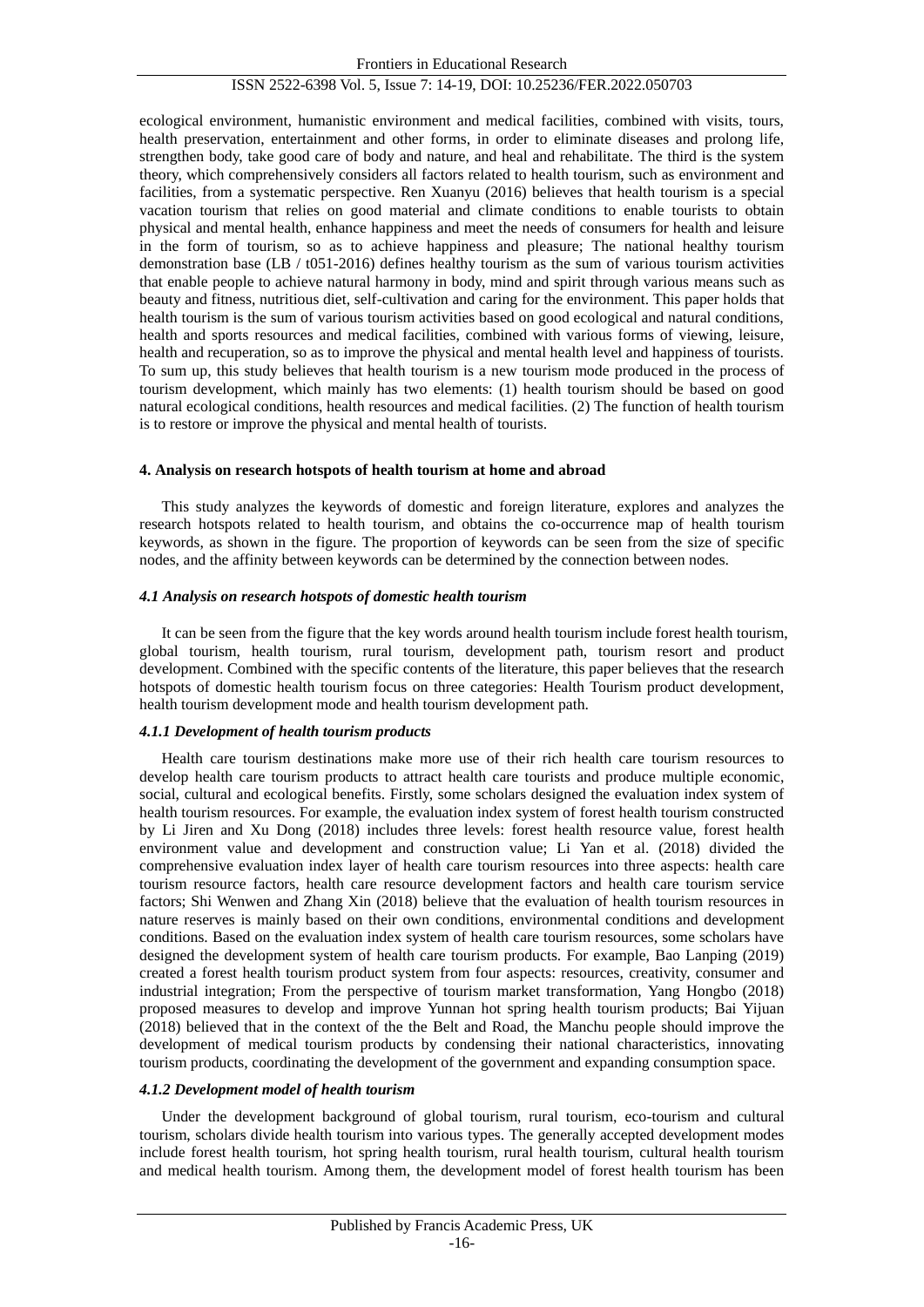widely studied by domestic scholars. The development mode of forest health tourism is to scientifically utilize and develop forest resources under the parallel strategy of development and protection, build a sustainable forest health chain, a forest health tourism brand, and develop unique health activities, such as forest health trails, forest health centers, forest oxygen bars, etc; The development mode of hot spring health tourism is to combine hot spring resources with surrounding natural and cultural resources, develop hot spring hotels, hot spring resorts and hot spring real estate, and form a hot spring health tourism mode integrating health, health preservation, leisure and entertainment; The development model of rural health tourism refers to the sum of a series of recreational, vacation, recuperation and health care activities in rural areas with superior natural ecological conditions by using leisure and health factors such as air, water quality, food and life rhythm; The development mode of cultural health tourism is guided by market demand, starting from the regionality and irreplaceable nature of the destination, to carry out multi-mode integrated development of characteristic cultural resources, tea culture, religious culture and sports culture, and create unique cultural health tourism products; The development mode of medical health tourism is to combine characteristic medical resources, advanced medical equipment and professional medical talents with hospitals, scenic spots, hotels and resorts to develop characteristic tourism products such as traditional Chinese medicine health recuperation, religious medical health preservation and advantageous medical health preservation.

#### *4.1.3 Development path of health tourism*

Based on the current situation of the development of health tourism, many scholars put forward the development path of health tourism in the future. For example, Ma Jie, Gan Junwei (2015) and LV Bo (2019) put forward the development and promotion path of forest health tourism in Sichuan and Zunyi respectively. They believe that we should establish a benign interaction mechanism between natural ecological protection and tourism resource development, integrate regional forest health tourism resources, promote the construction of health tourism infrastructure Build the characteristic brand of forest health tourism and smart tourism marketing system to speed up the development process of health tourism industry. In terms of the planning of health care tourism area, he mang (2017) believes that the site selection of the town should give priority to whether it has good congenital natural conditions and is suitable for health care. He mang once again considers introducing traditional Chinese medicine characteristic medical treatment, strengthening the construction of health and sports infrastructure, and building a perfect health care tourism and health town; Liu Chaowang et al. (2017) believed that the spatial layout of forest health base should be optimized from two aspects: superior planning and functional zoning. Li Ziwen, Peng Luming (2017), Xie Wencai and others (2018) took Yandangshan National Forest Park and Wuhan as examples to construct the spatial layout and product planning of health tourism area. Wen Yuhua (2016), Zhang Xiaoyan and others (2017) from the aspects of spatial layout, plant configuration Cultural design provides suggestions for the development and construction of hot spring health tourism area in three aspects. Zhang Wenliang et al. (2018) put forward the development path of sports health complex from the aspects of government leading the construction of sports health complex, setting a benchmark and leading all localities to participate in the construction.

#### *4.2 Analysis on research hotspots of health tourism abroad*

It can be seen from the figure that the key words around health tourism include health tourism, medical tourism, health tourism, influence, mode, management, service, satisfaction, etc. combined with the specific contents of the literature, this paper believes that the research hotspots of foreign health tourism focus on three categories: the motivation of health tourism, the influencing factors of health tourism and the effect of health tourism.

#### *4.2.1 Motivation of health tourism*

Mueller (2001), Voigt (2010), dryglas and salamaga m (2018) divide the healthy tourists into physical and mental health and physical and mental health. The tourism motivation of tourists with physical and mental health is to improve their physical quality, and the tourism motivation of tourists with physical and mental health is to treat physical and mental diseases and restore their physical and mental health. Koh et al. (2010), Voigt et al. (2011) and tangeland (2011) believe that the motivation of healthy tourists is related to the interests they seek. According to the importance tourists attach to physical, psychological or spiritual changes, the motivation of healthy tourists is divided into social, relaxation, health and recovery. Little (2012) believes that the motivation of healthy tourists is to pursue fitness and weight loss; Medina Munoz et al. (2013) believes that tourists' motivation for health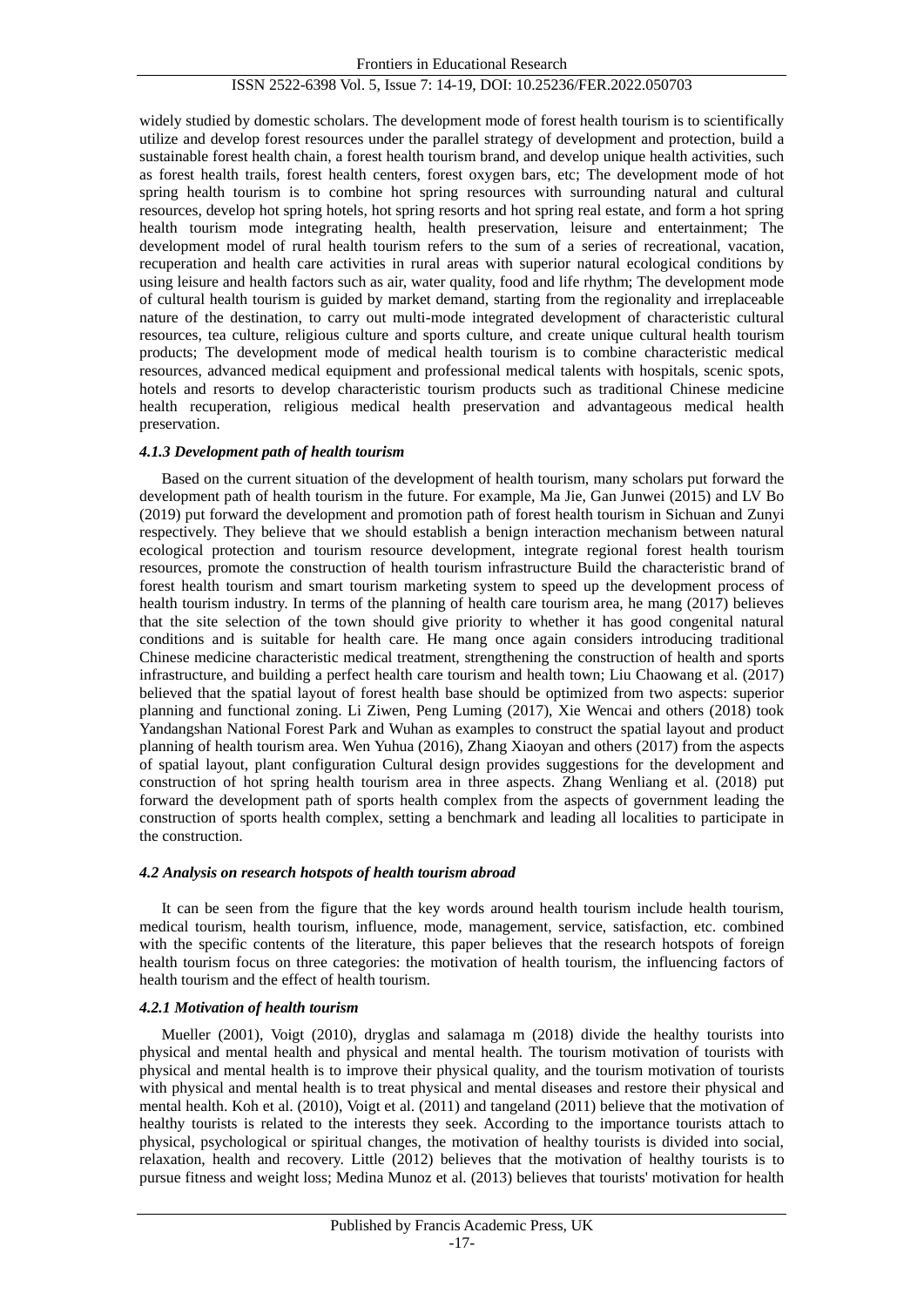tourism in the Canary Islands is mainly to enjoy hot springs, sunny beaches, sports activities, golf and quiet; Yeonjin et al. (2015) and Kim et al. (2016) believe that tourists' motivation for health tourism is relaxation and curiosity, self-development and learning, so as to achieve personal growth and gain learning experience. Hopkins et al. (2010), cormany and baloglu (2011) believe that the motivation of medical tourists is to go to another country or region to seek surgery including beauty, dental treatment, organ or tissue transplantation and medical services that cannot be provided in their own country or region. Mak (2009) and Johnston (2010), based on the motivation theory of ISO Ahola (1990), believe that the motivation of medical and health care tourists is to relax and avoid life pressure, meet personal and interpersonal relationships, pursue health and beauty, and improve the quality of life.

## *4.2.2 Influencing factors of health tourism*

Snoj and mumel (2002) discussed that service quality is an important factor affecting health spa. Su Lujun et al. (2015) believed that service fairness has an important impact on service quality and tourists' well-being, and discussed the significance of service elements and perceived quality of products to organization and management practice. Sherman et al. (2007) and Smith (2009) pointed out that gender, occupation and age affect the development of health tourism. Konu and laukkanen (2009) analyzed the relationship between the motivation and willingness of healthy tourism and found that being close to nature has a significant negative impact on the willingness of healthy tourism, and the motivation of participating in sports activities and relaxation has a positive impact on the willingness of healthy tourism. Little (2012), Koskinen and Wilska (2019) analyzed the impact of physical health and health concept on health tourism by showing the relationship between tourists' attitudes towards health and happiness and health tourism. Luo et al. (2017) studied the relationship between customer experience, leisure and non leisure satisfaction and quality of life in health tourism, and found that customer experience affects leisure satisfaction, resulting in non leisure satisfaction, and both forms of satisfaction have a certain impact on customers' quality of life. Na et al. (2017) and Aneta (2019) believe that the behavior decision-making of medical tourists will be affected by attitude and subjective norms, convenient time, low cost, good service, cultural familiarity and other factors.

## *4.2.3 Effect of health tourism*

Many foreign scholars believe that the effect of spa therapy should be integrated into the field of physical health, such as the effect of spa therapy in 2016; Terman (1995), nakau (2013) and chorong et al. (2015) believe that forest health tourism can improve the autonomic nervous system of middle-aged patients with hypertension, and negative oxygen ions can alleviate the depressive symptoms of patients with seasonal affective disorder, which is a treatment method; Li (2007) forest health can improve the immunity of tourists, increase the number of NK cells and the level of anticancer protein in cells, and the effect lasts for up to 7 days. Some scholars also believe that health tourism can improve tourists' mood. For example, Yuko et al. (2013), Ochiai et al. (2015) and ohe et al. (2017) found that forest health tourism can provide tourists with more opportunities for physical and mental relaxation and recovery, stimulate their positive emotions and alleviate their negative emotions, so as to significantly relax tourists' body and psychology, which will continue for a period of time after forest health tourism. Co occurrence analysis of foreign Kangyang tourism keywords 4 3 problems and deficiencies the healthy tourism industry is in full swing, attracting experts from psychology, medicine, management and other fields to study it. Although it has extensive participation, it has not formed a core author group. Moreover, the content of the existing research is unbalanced, practical and theoretical. The research focus is on development and management, and the attention to basic research is low. Even based on development and management, the relevant research is mainly focused on the development of health care tourism products and business model development, while the research on the construction of health care tourism areas, especially the construction of health care tourism demonstration areas in special areas such as borders, is less. The research of this paper can not only provide theoretical support for the construction of healthy tourism, but also provide a new theoretical research direction for the solution of the problems of inadequate management and low-grade development of healthy tourism.

## **5. Conclusion and Enlightenment**

In this paper, CiteSpace software is used as an analysis tool to analyze and sort out the research hotspots of health tourism at home and abroad in a visual way by drawing a visual knowledge map. Finally, it comes to the conclusion that health tourism, as a new way of tourism, is developing at the right time. However, as far as the current development is concerned, the following integration and development should be carried out. Promote the cross penetration of multiple disciplines, strengthen